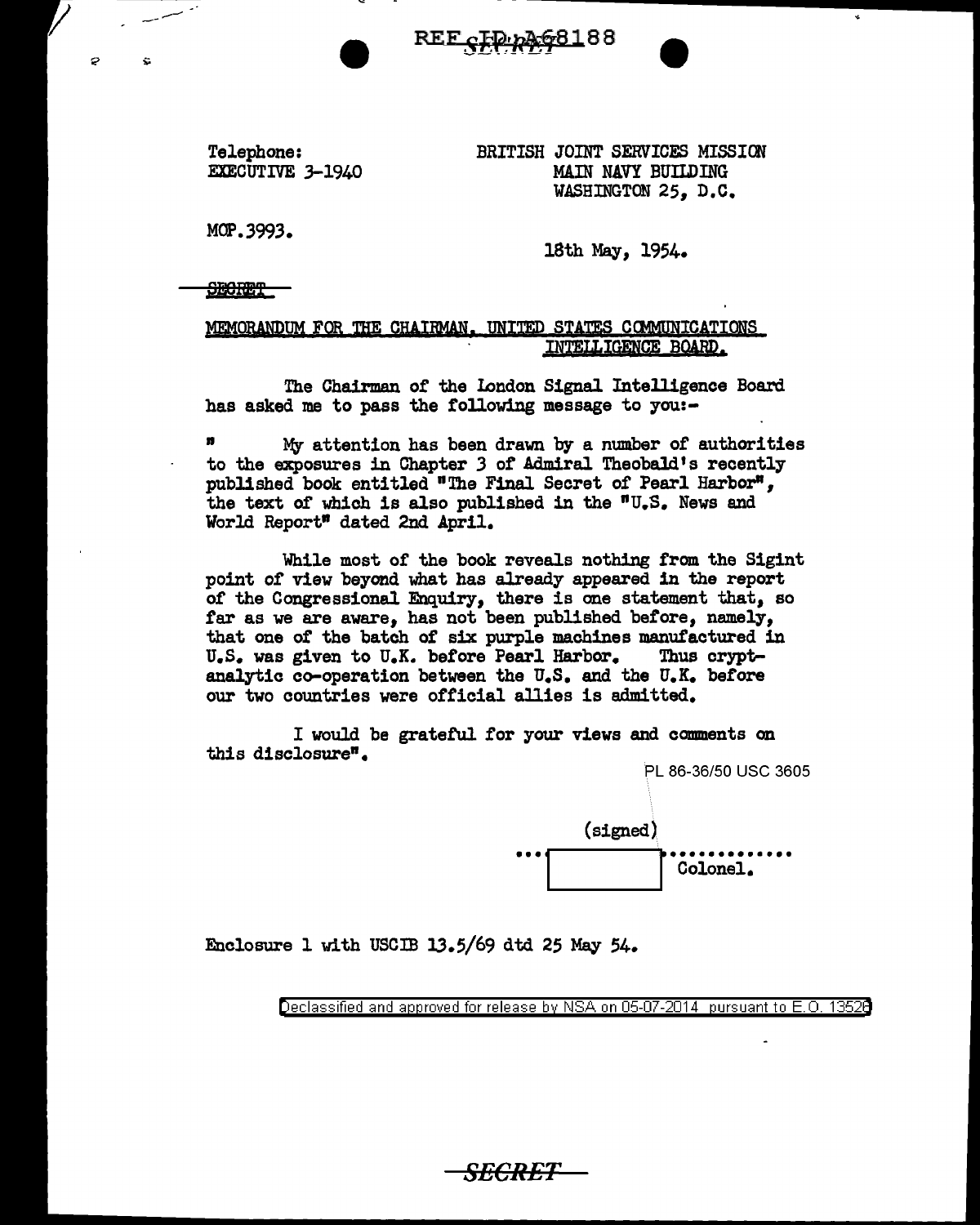## UNITED STATES COMMUNICATIONS INTELLIGENCE BOARD WASHINGTON 25, D. C. OFFICE OF THE CHAIRMAN

**-REEAID: A68188** 

DRAFT/25 May 1954

## SECRET

"" - It'

## MEMORANDUM FQR THE CHAIRMAN. I.SIB:

Subject: Revelation of US-UK Cryptanalytic Cooperation Prior to **Pearl Harbor Attack.**  $\sqrt{P}$  86-36/50 USC 3605

l. The information set QbE~low is in response to your message delivered by hand of Colonel 8.nd requesting our views and comment on certain aspects of RADM Theobald's recently published book entitled •The Final Secret *ot* Pearl Harbor."

. 2. While USCIB deplores the publication in question it has not been able to find any security violation therein nor any basis for action against either author or publisher.

.3. With specific reference to the point of revelation *of* US-UK cryptanalytic cooperation before our two countries were official allies the following extract from page 85 of Part 34 of the Report of the Pearl Harbor Investigation, 79th Congress, 1st Session forms a part of the public record in the U.S.:

> •PART .34 ·PROCEEDINGS OF CLARKE INVESTIGATION PART II FINDINGS Testimony- of William F. Friedman

". . after we solved the Purple system, the technical data necessary to operate the system and a machine constructed by ourselves were turned over to the British so they were in a position to process Purple messages also...

•GENERAL CLARKE: On approximately what date did we give the Purple Machine to the British?

•MR. FRIEDMAN: I recall that very clearly. A joint U.S. Navy-U.S. Army cryptanalytic mission consisting of four officers, two from each service, went to London for the purpose *of* establishing technical cooperation with the British cryptanalytic service. It was at that time the Army furnished a Purple Machine and the technical data to the British."

*SECR-ET* 

Enclosure 2 with USCIB 13.5/69 dtd 25 May 54.